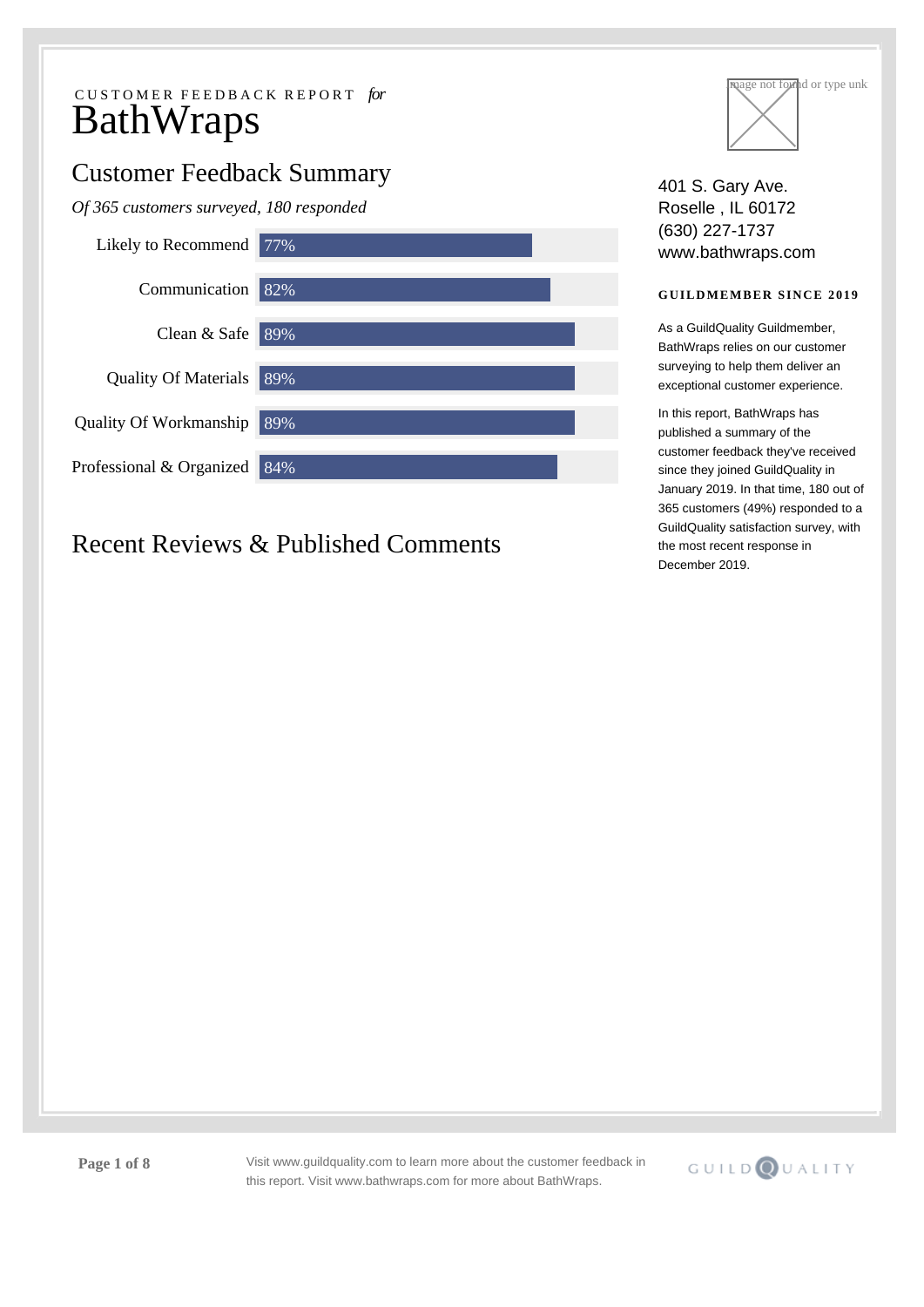REVIEW

Arlene M. Rogers, AR Nov 21, 2019 \*\*\*\*\* The salesman was top notch. We were 100% pleased and happy about that. From the time the workers got there, it was not done professionally. The work site was left just a mess after a couple of days. It took a long time to get somebody back out here. Finally Richie came and corrected a lot of the problems, certainly, but I'm still waiting for them to come replace the wall and paint. The work site was such a mess. They didn't have their own equipment. They used my vacuum and ruined it. They finally mailed me a new one I just got a few days ago. The inspector Richie came the night before to say he was coming the next day. The next day was the day I was going to the Better Business Bureau and the attorney general. He was knowledgeable, and he cleaned up what they did. I can't believe we spent that type of money and got that quality. That's months after the original thing. We still cannot use the Jacuzzi because the heater was not working. When they left, we ordered one a month and a half ago. We still don't have the heater, however Richie did call, and he's supposed to be getting someone here to fix the Jacuzzi without the air working--because the Jacuzzi is 50 percent power 50 percent air that's what makes it soothing to arthritic joints. With the air not working, we're not able to take advantage anything with the tub. It's not a good experience at all. I have people at the wellness center We're still surprised how it worked out. The mess they left is unbelievable.



401 S. Gary Ave. Roselle , IL 60172 (630) 227-1737 www.bathwraps.com

### **GUILDMEMBER SINCE 2019**

As a GuildQuality Guildmember, BathWraps relies on our customer surveying to help them deliver an exceptional customer experience.

In this report, BathWraps has published a summary of the customer feedback they've received since they joined GuildQuality in January 2019. In that time, 180 out of 365 customers (49%) responded to a GuildQuality satisfaction survey, with the most recent response in December 2019.

**Page 2 of 8** Visit www.guildquality.com to learn more about the customer feedback in this report. Visit www.bathwraps.com for more about BathWraps.

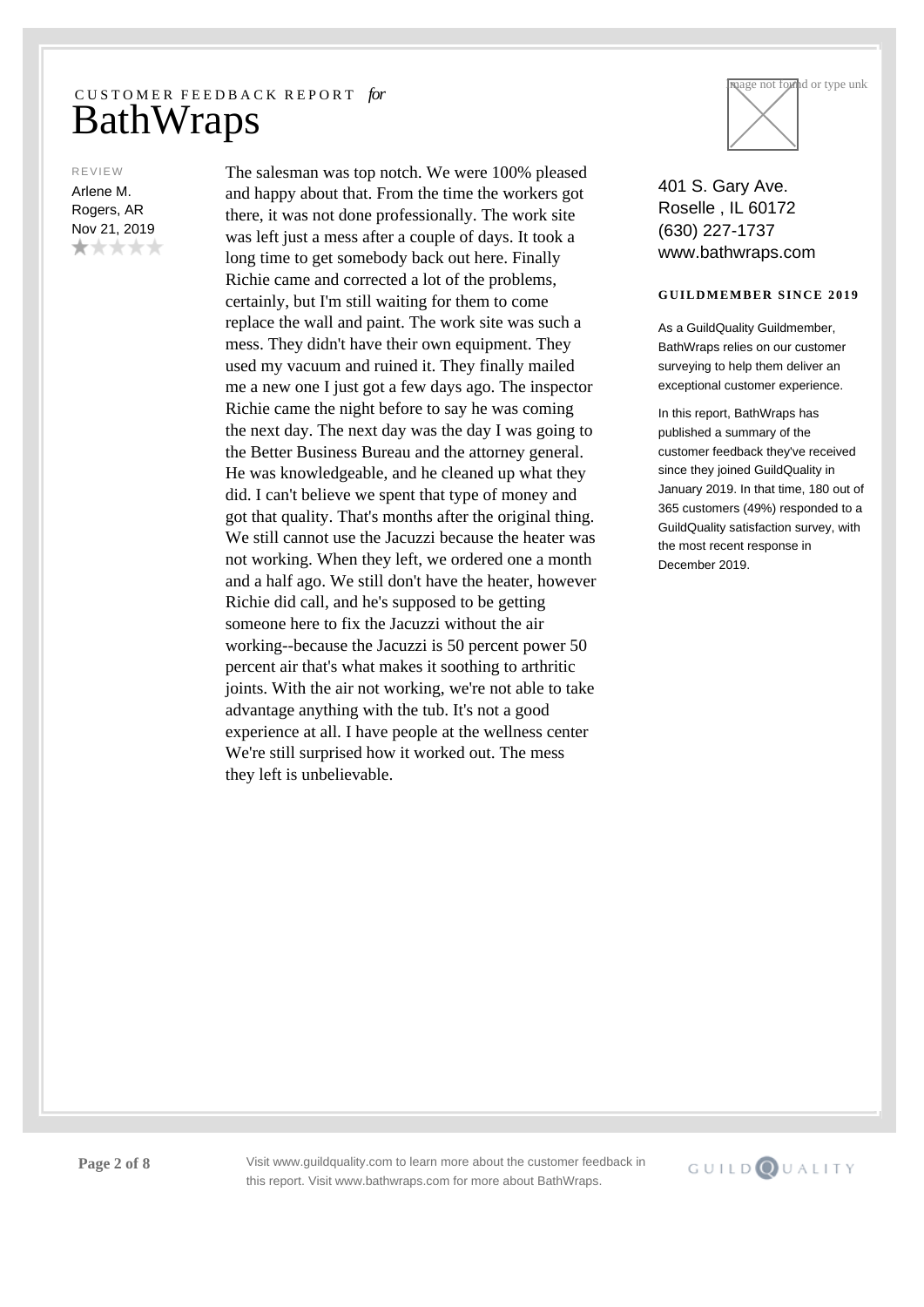#### REVIEW

Prince W. San Diego, CA Nov 13, 2019 \*\*\*\*\*

## REVIEW

Private S. Lubbock, TX Nov 06, 2019 \*\*\*\*\*

### REVIEW

Patsy M. Star City, AR Oct 23, 2019 \*\*\*\*\*

### REVIEW

Charles T. MOUNTAIN HOME, AR Oct 07, 2019 \*\*\*\*\*

### REVIEW

Judy L. Little Rock, AR Sep 23, 2019 \*\*\*\*\*

# REVIEW

Tracy M. Milwaukee, WI Sep 17, 2019 \*\*\*\*\*

#### REVIEW

Vernon C. Sep 11, 2019 \*\*\*\*\* I am perfectly satisfied with it and I did recommend them to someone else.

The company is not trusted and they lack communication skills. I had to look out for what they were doing and keep calling them to make sure the company was doing what they were supposed to do. They also have low integrity.

Only problem I had was the sales person would come in one day and cover everything. That did not happen took them two days and had dust everywhere. The second time I used it there was cold water and not enough water.

The installer was very professional and thorough with the job. He did a great job.

Very professional and highly efficient . . . truly love this walk-in tub!na

I would like to recognize the young man that came out to do the work for his exceptional service! He did a great job an excellent job and I was very happy with him.

I really enjoyed it!



401 S. Gary Ave. Roselle , IL 60172 (630) 227-1737 www.bathwraps.com

### **GUILDMEMBER SINCE 2019**

As a GuildQuality Guildmember, BathWraps relies on our customer surveying to help them deliver an exceptional customer experience.

In this report, BathWraps has published a summary of the customer feedback they've received since they joined GuildQuality in January 2019. In that time, 180 out of 365 customers (49%) responded to a GuildQuality satisfaction survey, with the most recent response in December 2019.



**Page 3 of 8** Visit www.guildquality.com to learn more about the customer feedback in this report. Visit www.bathwraps.com for more about BathWraps.

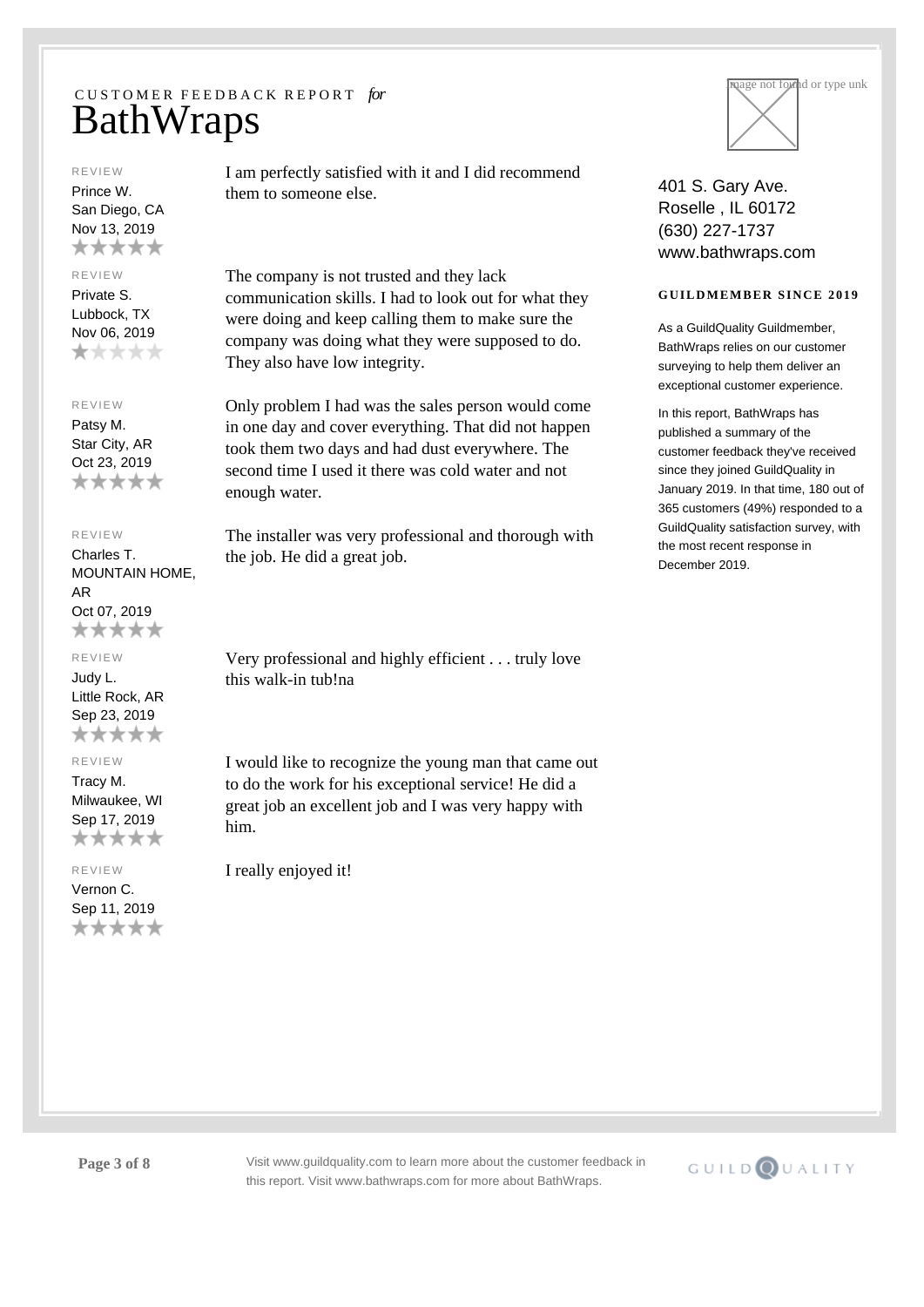#### REVIEW

Ronald P. Oxford, MI Sep 09, 2019 \*\*\*\*\*

### REVIEW

Mary T. Cleveland, NC Sep 04, 2019 \*\*\*\*\*

#### REVIEW

Melissa H. Aug 02, 2019 \*\*\*\*\*

#### REVIEW

Karen G. Sierra Vista, AZ Jul 25, 2019 \*\*\*\*\*

### REVIEW

Julie R. Chesaning , MI Jul 23, 2019 \*\*\*\*\* Our entire experience with your company has been excellent from start to finish. Our sales rep was very professional, personable, knowledgeable and helpful in finding the right solution for our particular needs and remained so throughout the entire process. Our installation team was outstanding. They were very professional efficient and completed everything on time despite running into a few challenges that were unique to our specific situation. Every one of your people exceeded our expectations. We would highly recommend Atlas and your exceptional staff to anyone.

They were friendly, helpful, and answered all of my questions! It was a very pleasant experience!

The installers were excellent and so far I am perfectly satisfied with the tub and installation. They were also very kind.

Don't use them.

I would absolutely not recommend them. They wouldn't want to hear what I'm saying or want anyone to see what I have to say.



401 S. Gary Ave. Roselle , IL 60172 (630) 227-1737 www.bathwraps.com

### **GUILDMEMBER SINCE 2019**

As a GuildQuality Guildmember, BathWraps relies on our customer surveying to help them deliver an exceptional customer experience.

In this report, BathWraps has published a summary of the customer feedback they've received since they joined GuildQuality in January 2019. In that time, 180 out of 365 customers (49%) responded to a GuildQuality satisfaction survey, with the most recent response in December 2019.

**Page 4 of 8** Visit www.guildquality.com to learn more about the customer feedback in this report. Visit www.bathwraps.com for more about BathWraps.

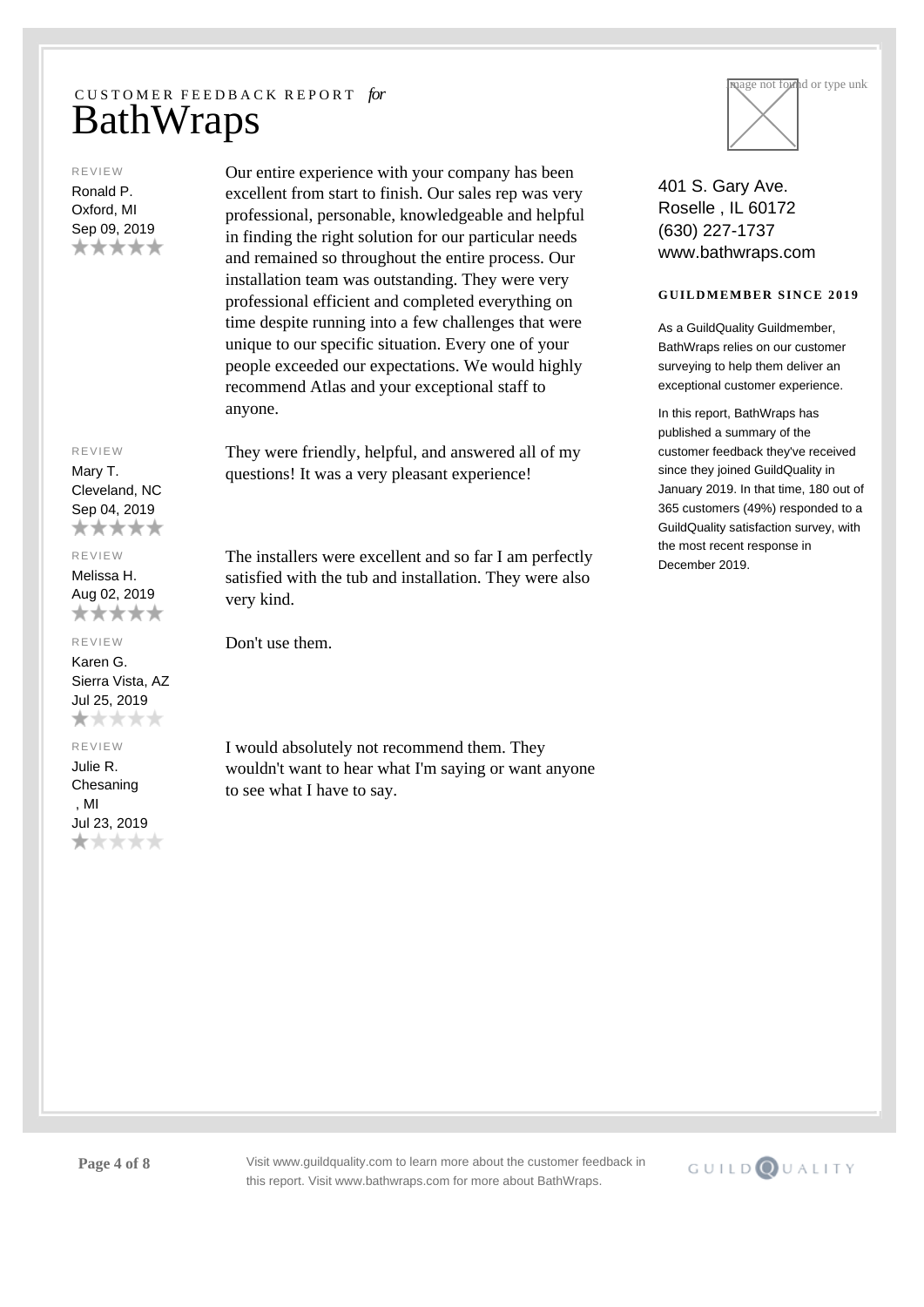#### REVIEW

Brenda F. Caney, KS Jul 13, 2019 \*\*\*\*\*

## REVIEW

Frank C. Jul 05, 2019 \*\*\*\*\*

REVIEW

Kathy B. Union, MO Jul 05, 2019 \*\*\*\*\*

## REVIEW

John H. Laramie, WY Jul 03, 2019 \*\*\*\*\*

COMMENT

## Additional Comment Jul 02, 2019

### COMMENT

Additional Comment Jul 02, 2019

If I had to do over again, I would have the door adjusted, it hits my knees. I really do like it and I use it everyday!

I was satisfied with the installation performed by MaxHome.

I love the product.

I was pleased with the work and, so far, I'm pleased with the product.

The installer and plumber were both fine. Tony and Steve.

I am most satisfied with the installation crew that came out, they were very professional and on time.



401 S. Gary Ave. Roselle , IL 60172 (630) 227-1737 www.bathwraps.com

### **GUILDMEMBER SINCE 2019**

As a GuildQuality Guildmember, BathWraps relies on our customer surveying to help them deliver an exceptional customer experience.

In this report, BathWraps has published a summary of the customer feedback they've received since they joined GuildQuality in January 2019. In that time, 180 out of 365 customers (49%) responded to a GuildQuality satisfaction survey, with the most recent response in December 2019.

**Page 5 of 8** Visit www.guildquality.com to learn more about the customer feedback in this report. Visit www.bathwraps.com for more about BathWraps.

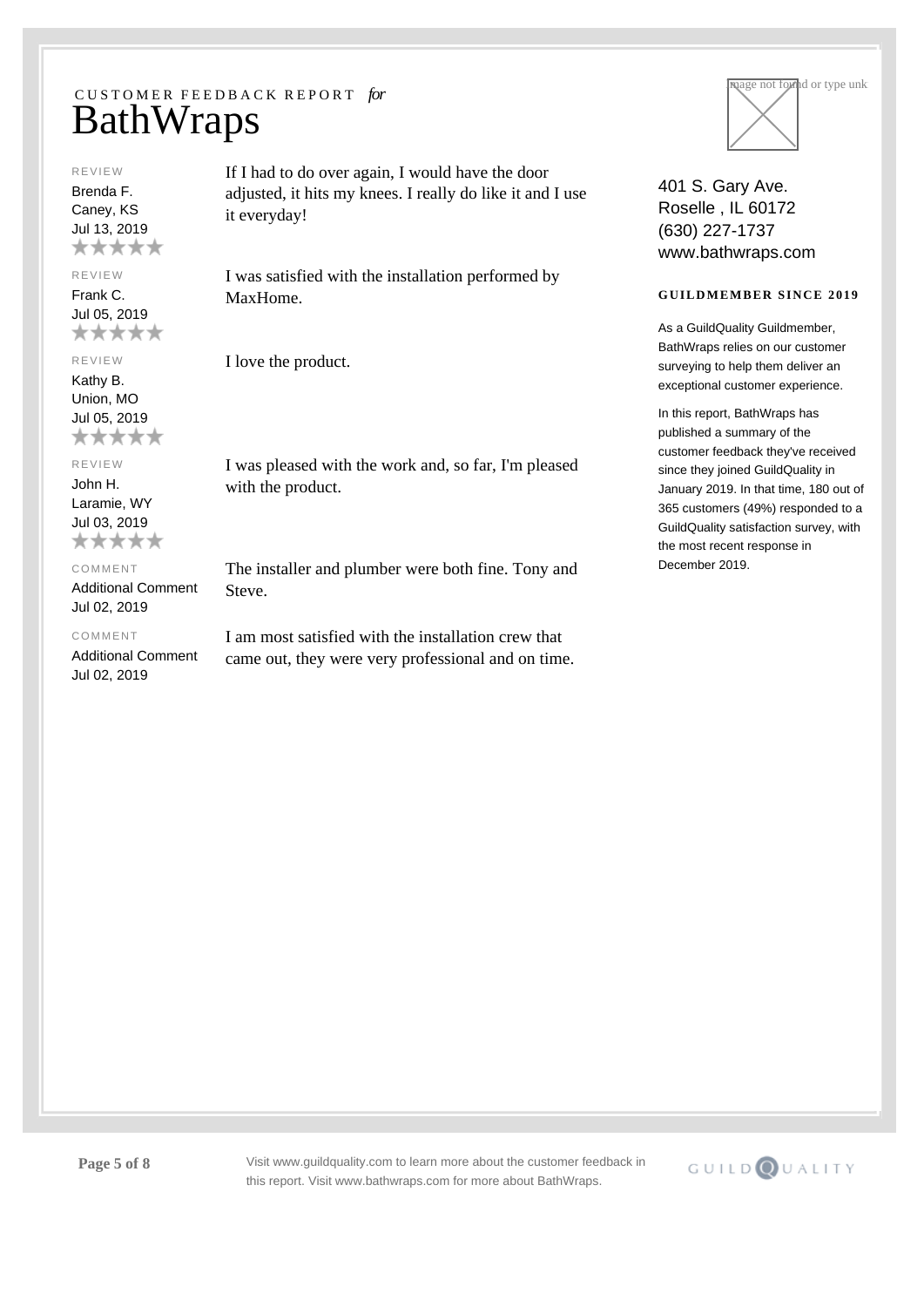#### REVIEW

Margaret P. Ellerbe, NC Jul 02, 2019 \*\*\*\*\* I was more pleased with the installation than with the whole deal. I had 3 different companies come into my house. They were the first. It was a bad day for me because I was in a lot of pain. The man stayed for 3 hours and kept going on and on. I was going to scream. I told him that I just wanted to see who had the best deal, and I had to lay down. He made me sign something that I thought was just saying that I listened to his pitch, but I was signing a contract for \$30,000. I am elderly. I will never pay this off. He was a very nice man and seemed to know what he was talking about, but it was like Chinese water torture. I had to go lay down. I know I shouldn't have signed everything. I wasn't paying attention to what I signed. My house was a mess because I was in the hospital for weeks. I told the guys that put it in, "I know you are used to working in much nicer houses than this, but I am paying for this. I appreciate the fact that you are not treating it like a dump," but they did. I have never seen builders leave their trash in the hallway and in my yard.

REVIEW Laurence O. Sparks, NV Jun 26, 2019 \*\*\*\*\* Deeply disappointed!!



401 S. Gary Ave. Roselle , IL 60172 (630) 227-1737 www.bathwraps.com

### **GUILDMEMBER SINCE 2019**

As a GuildQuality Guildmember, BathWraps relies on our customer surveying to help them deliver an exceptional customer experience.

In this report, BathWraps has published a summary of the customer feedback they've received since they joined GuildQuality in January 2019. In that time, 180 out of 365 customers (49%) responded to a GuildQuality satisfaction survey, with the most recent response in December 2019.

**Page 6 of 8** Visit www.guildquality.com to learn more about the customer feedback in this report. Visit www.bathwraps.com for more about BathWraps.

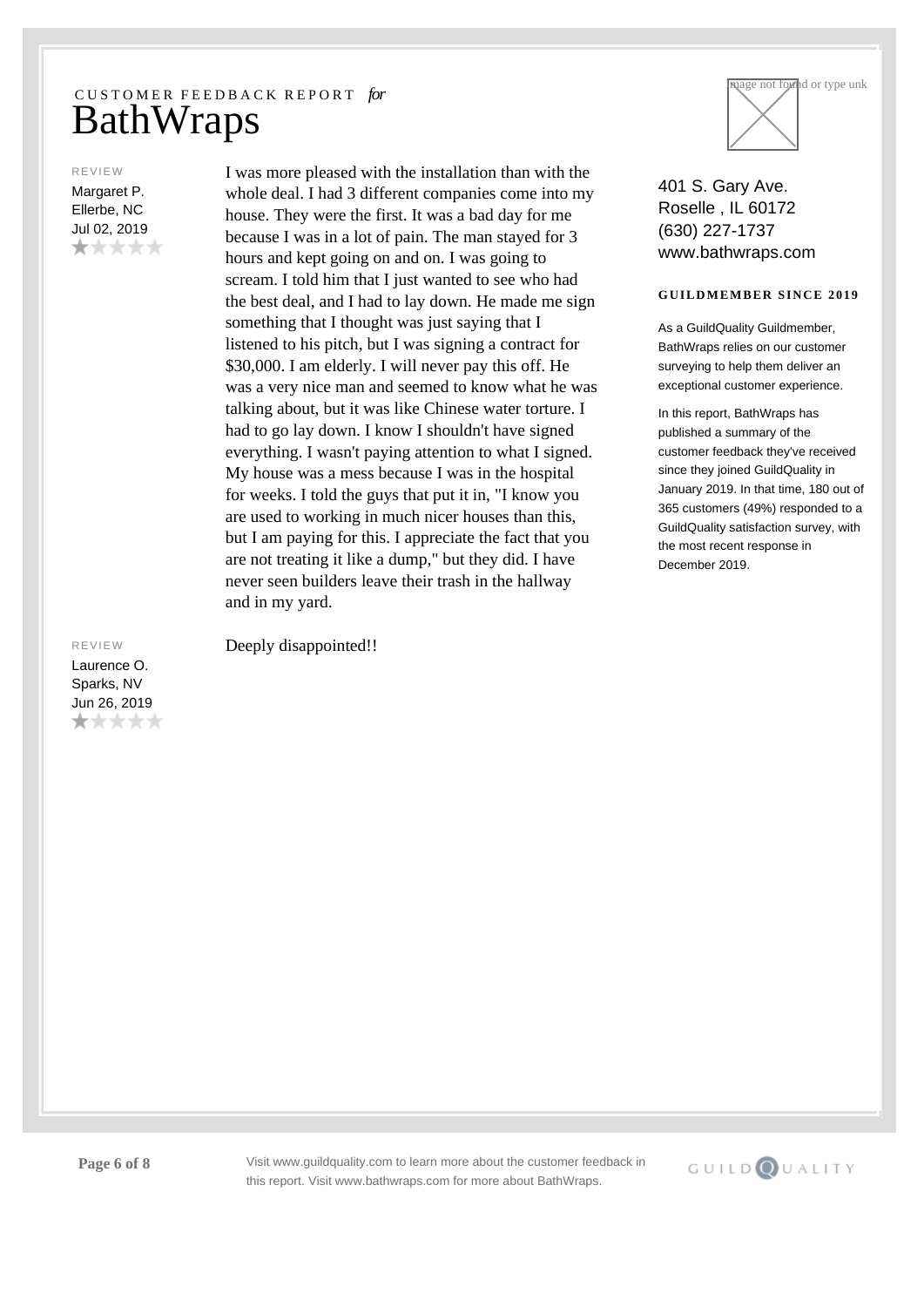## REVIEW Jane L. Jun 12, 2019 \*\*\*\*\*

years before he switched to the sales side of the business. Therefore, when he looked at my 40 gallon water heater and said "it will probably work okay," I am sure hew was well aware that I would need a 50 Gallon tank to fill up the tub with hot water. He should have also told me that there are no 50 gallon water heaters make for mobile homes at this elevation. Now I have a very expensive tub that I am unable to use unless I pay an outrageous price for an on\*demand water heater that will take forever to fill the tub.

Andy told me that he had installed walk-in tubs for

The installation went smoothly, the installer cleaned up after himself, and he was very professional.

Pleasant Hope, MO Jun 06, 2019 \*\*\*\*\* REVIEW

REVIEW Rich H.

Margaret S. SURPRISE, AZ May 19, 2019 \*\*\*\*\*

#### REVIEW

Alvin D. May 13, 2019 \*\*\*\*\* Communications were not as smooth as we thought that they should be. Initial survey of project requirements was not very accurat, causing much more time to install the plumbing and electrical hook up. The projected time of installing the tub was 1.5 days. It required 3 days to finish the project.

Very professional & caring company to work with. They were quick to return calls to any questions I had.



401 S. Gary Ave. Roselle , IL 60172 (630) 227-1737 www.bathwraps.com

### **GUILDMEMBER SINCE 2019**

As a GuildQuality Guildmember, BathWraps relies on our customer surveying to help them deliver an exceptional customer experience.

In this report, BathWraps has published a summary of the customer feedback they've received since they joined GuildQuality in January 2019. In that time, 180 out of 365 customers (49%) responded to a GuildQuality satisfaction survey, with the most recent response in December 2019.

**Page 7 of 8** Visit www.guildquality.com to learn more about the customer feedback in this report. Visit www.bathwraps.com for more about BathWraps.